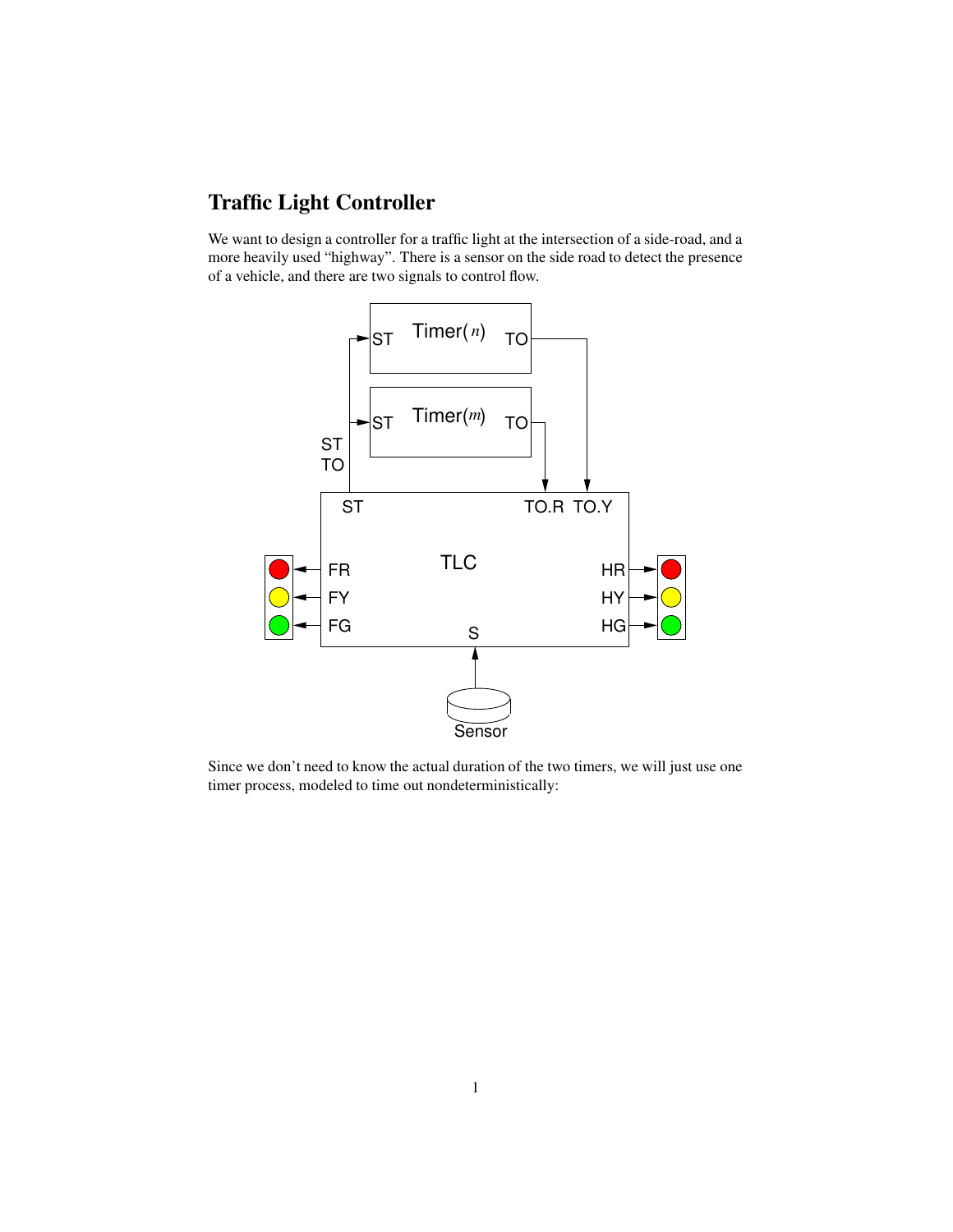The architecture of the design includes the sensor input and signal outputs, and a pair of timers is used to determine the period when a light is on. All we need to know about a timer is that, if the controller asserts a *start* signal (ST), then after a certain period of time, t, the *time-out* alarm (TO) is asserted by the timer.

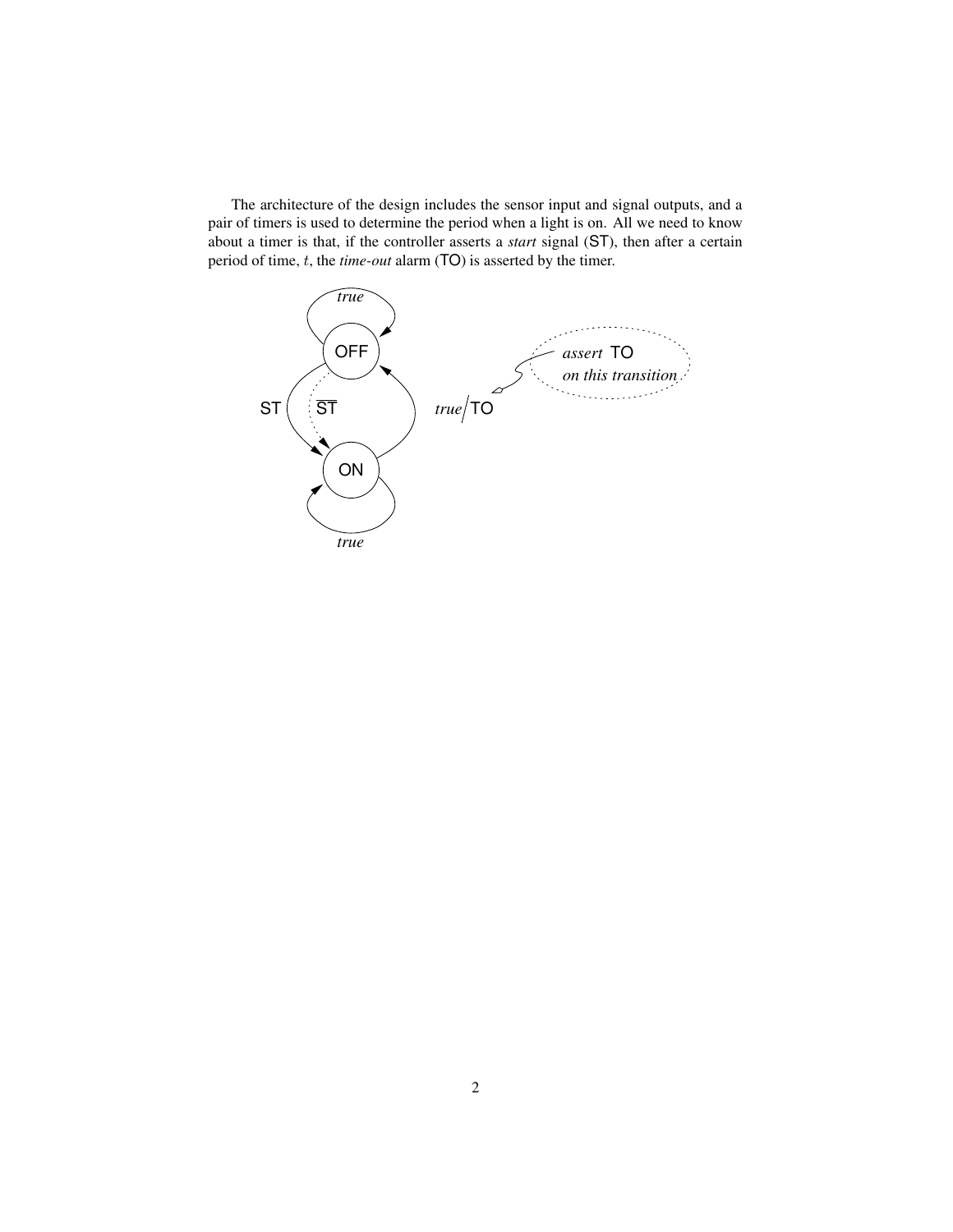

Here is a description of the controller (TLC) given as a finite state machine: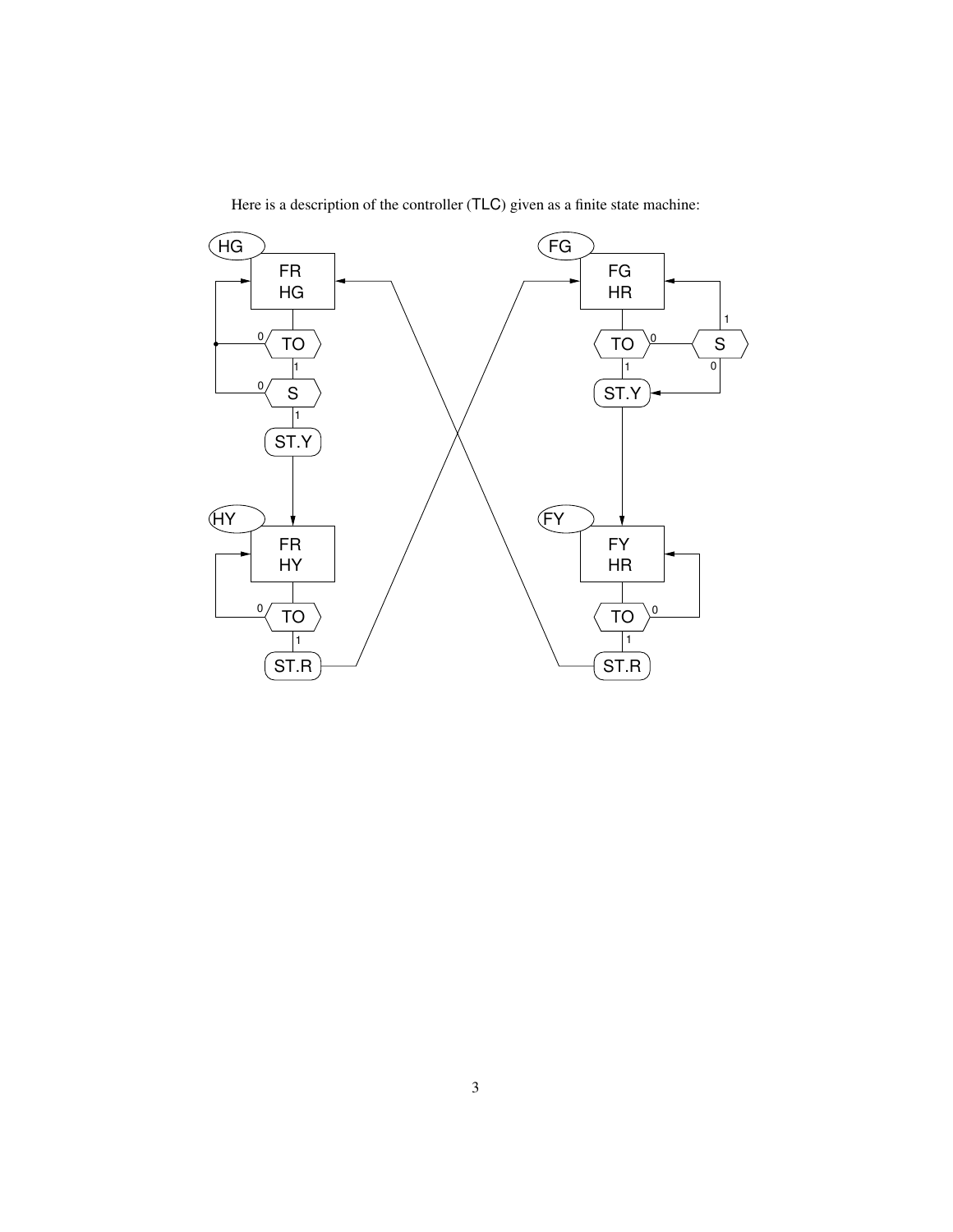Here is a circuit implementing the controller: